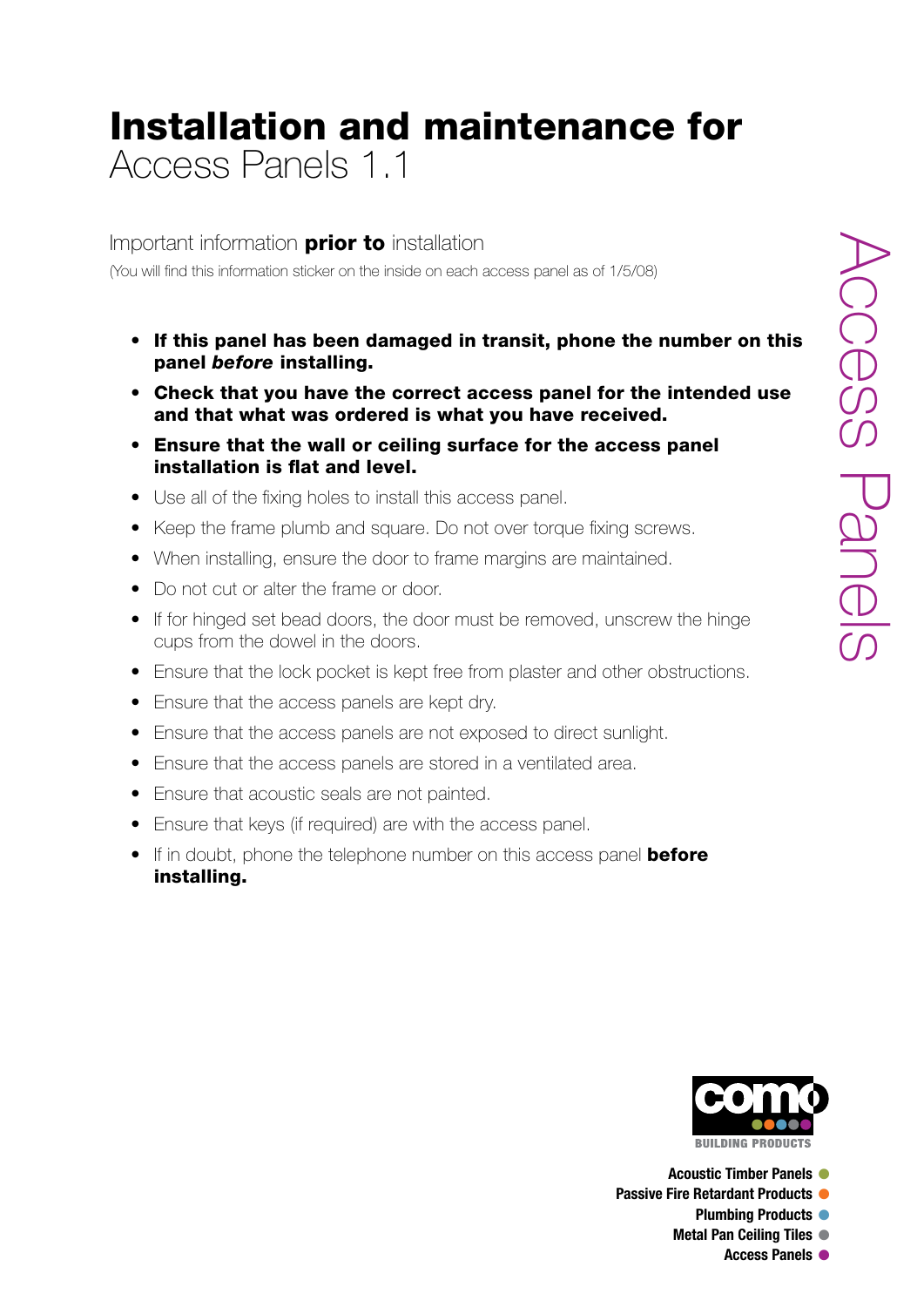# Installation and maintenance for Access Panels 1.2

### Handling and storage

- Ensure that the Access Panels are stored within a temperature range of 10 degrees centigrade to 35 degrees centigrade with the relative humidity not to exceed 50%. Panels stored outside the manufacturer's proper temperature and humidity range, especially panels with M.R MDF doors, may suffer from a poor fit due to expansion and warping. (refer Australian Wood Panels Association Incorporated publication on MR MDF - www.woodpanels.org.au/publications/datasheets/9.asp).
- Panels should remain in their cartons until installation and are to be stored on a level surface. Do not store cartons on their edge as this could result in damage to the panel edges.

#### Installation

- Under no circumstance is any part of the panel door or frame to be cut in any way.
- The cutout size for the access panel should be between 6mm and 8mm larger than the nominal size for the access panel ie a 600mm access panel should have a wall or ceiling cutout not less than 606 x 606mm and not greater than 608x 608mm.
- We recommend that access panels over 600 x 600 mm are independently supported.
- We recommend that access panels over  $600 \times 600$  are fitted with a safety chain. (Available on request at time of order).
- Mark and cut out the opening size to suit the nominal dimension of the access panel plus 6-8mm ie a 600 mm access panel has a cutout size of 606-608mm.
- Frame out the opening to all four sides.
- Fit the access panel into the opening making it square and flat within the cutout and hard against the ceiling or wall surface. Fix the access panel with minimum 8g x 45mm self tappers in all of the fixing holes provided.
- Ensure correct operation of the access panel. Trowel in as necessary.
- Panels must be painted as soon as possible.



**Acoustic Timber Panels** l

- **Passive Fire Retardant Products** 
	- **Plumbing Products**
	- **Metal Pan Ceiling Tiles**

**Access Panels** l